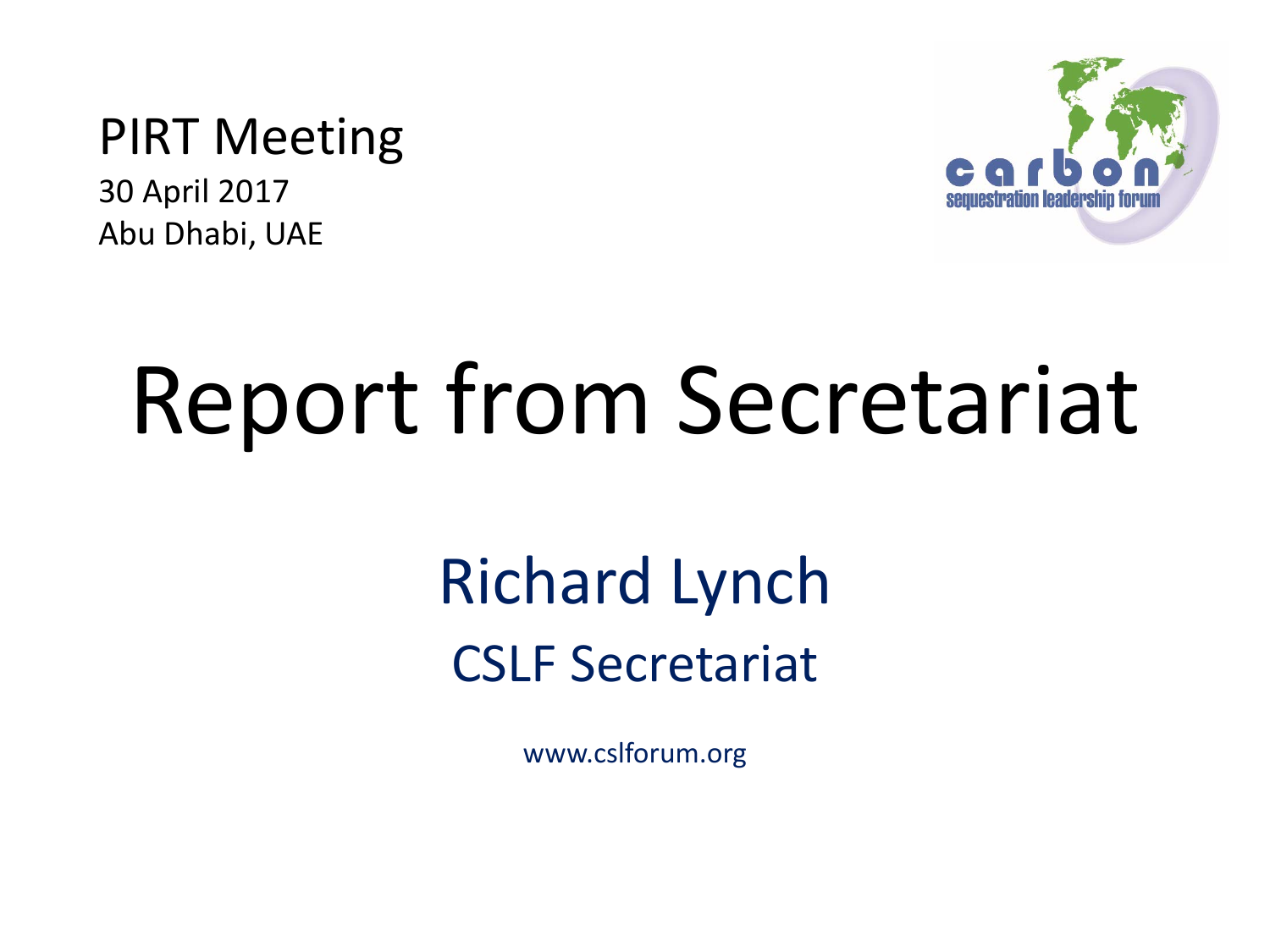

### CSLF Recognized Projects

- As of April 2016: 51 recognized projects
	- 34 are active; 17 have been completed
	- Wide geographical distribution: projects are located on five different continents
	- <https://www.cslforum.org/cslf/Projects/Summaries>
- This meeting: 3 new projects proposed for CSLF recognition
	- Al Reyadah CCUS Project
	- National Risk Assessment Partnership (NRAP)
	- Carbon Capture Simulation Initiative (CCSI) / Carbon Capture Simulation for Industry Impact (CCSI2)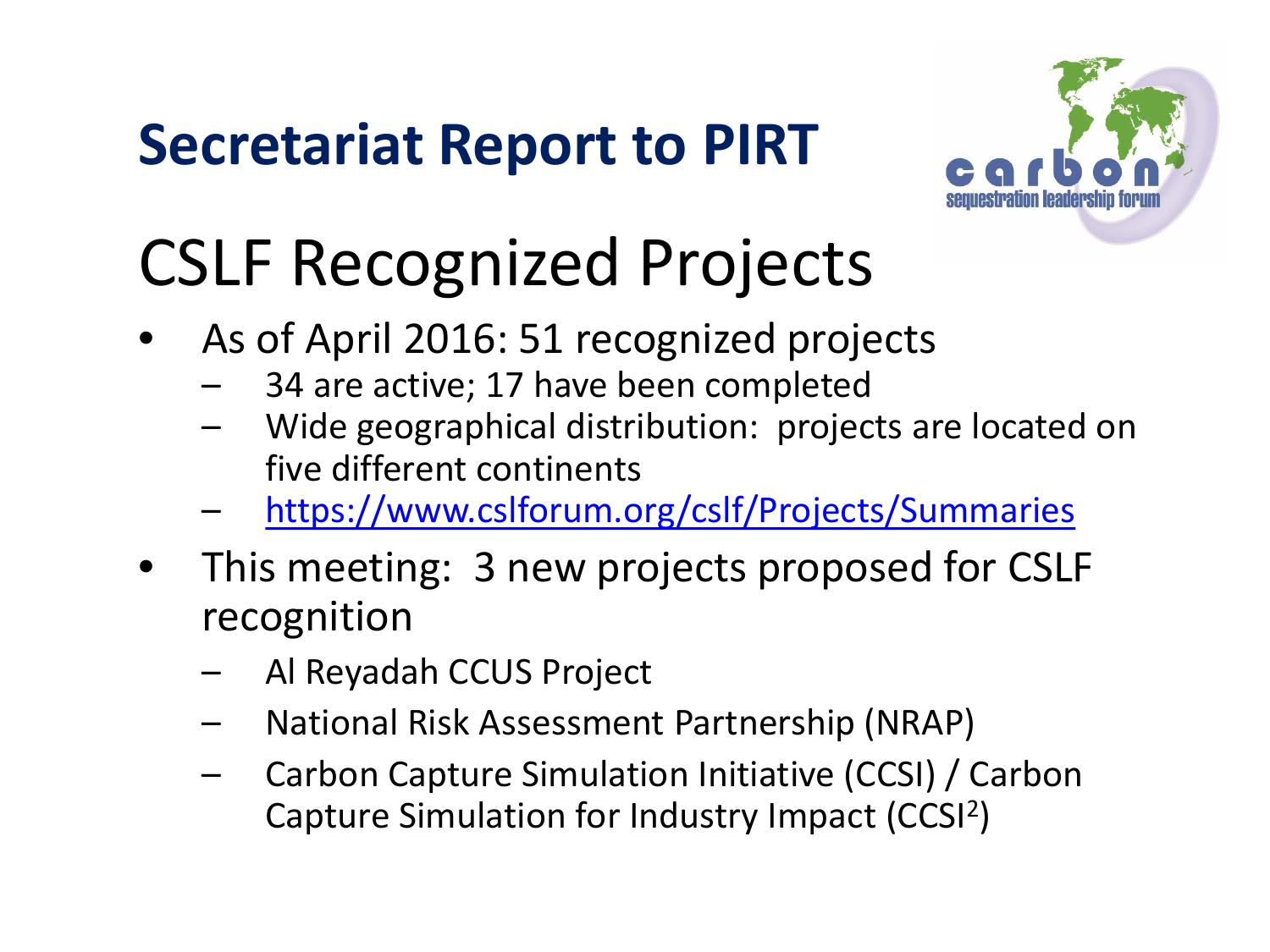

## Outcomes from Tokyo Meeting

- The PIRT recommended approval by the Technical Group for both the Tomakomai CCS Demonstration Project and the NET Power 50 MW $_{th}$  Allam Cycle Demonstration Project.
- The PIRT approved a small revision to the CSLF Project Submission Form and will use the completed Form from the Tomakomai CCS Demonstration Project as a model for future project sponsors to use as an example of the kinds of project information being requested.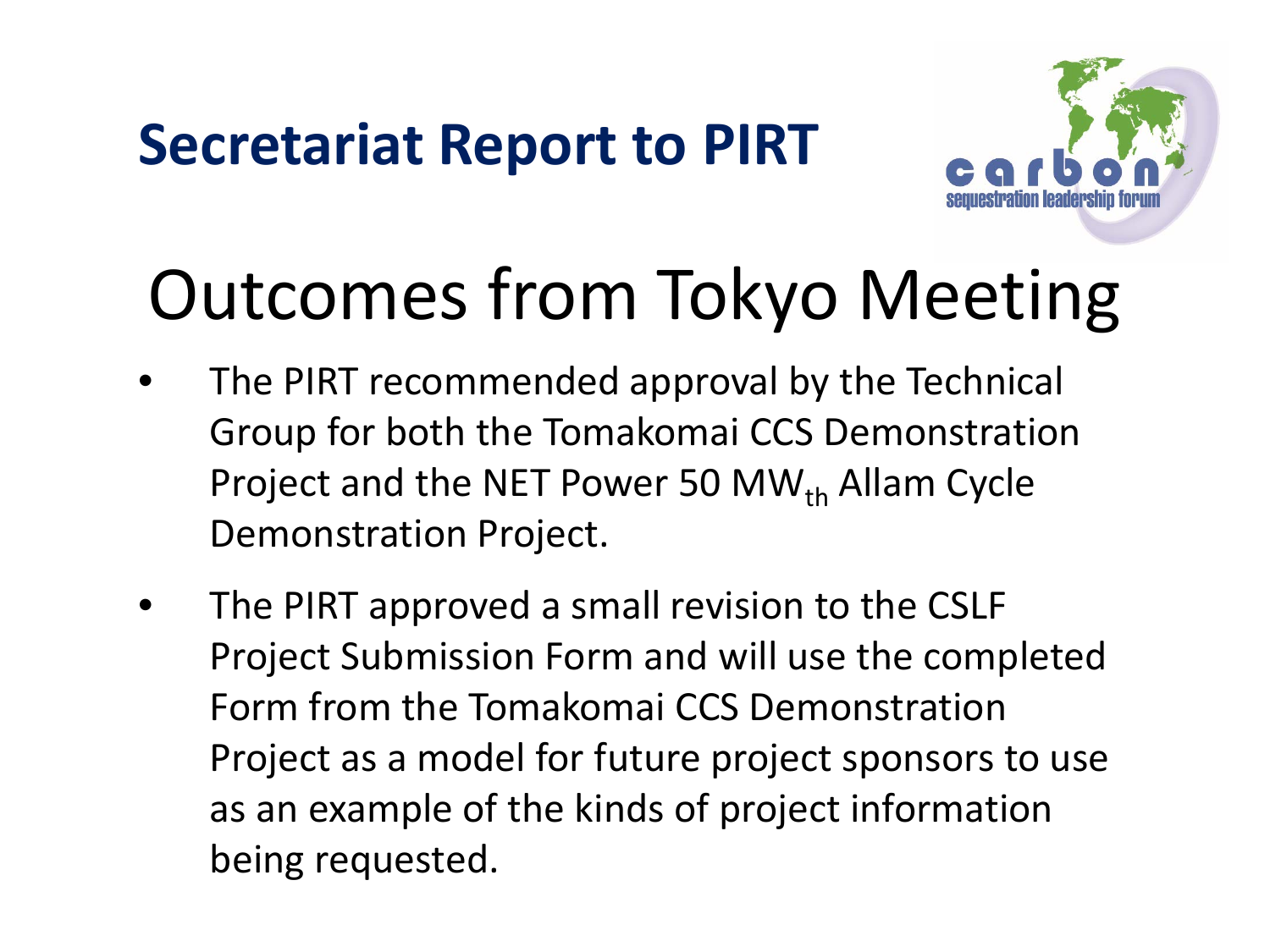

## Outcomes from Tokyo Meeting

- The PIRT implemented a project engagement strategy
	- CSLF-recognized projects will be contacted for updates on their progress and accomplishments during years when there are CSLF Ministerial Meetings (i.e., every two years).
	- The CSLF Secretariat will oversee this activity.
	- Information received from projects will be utilized for future TRM updates and to prepare a summary document as an input to the 2017 CSLF Ministerial Meeting.